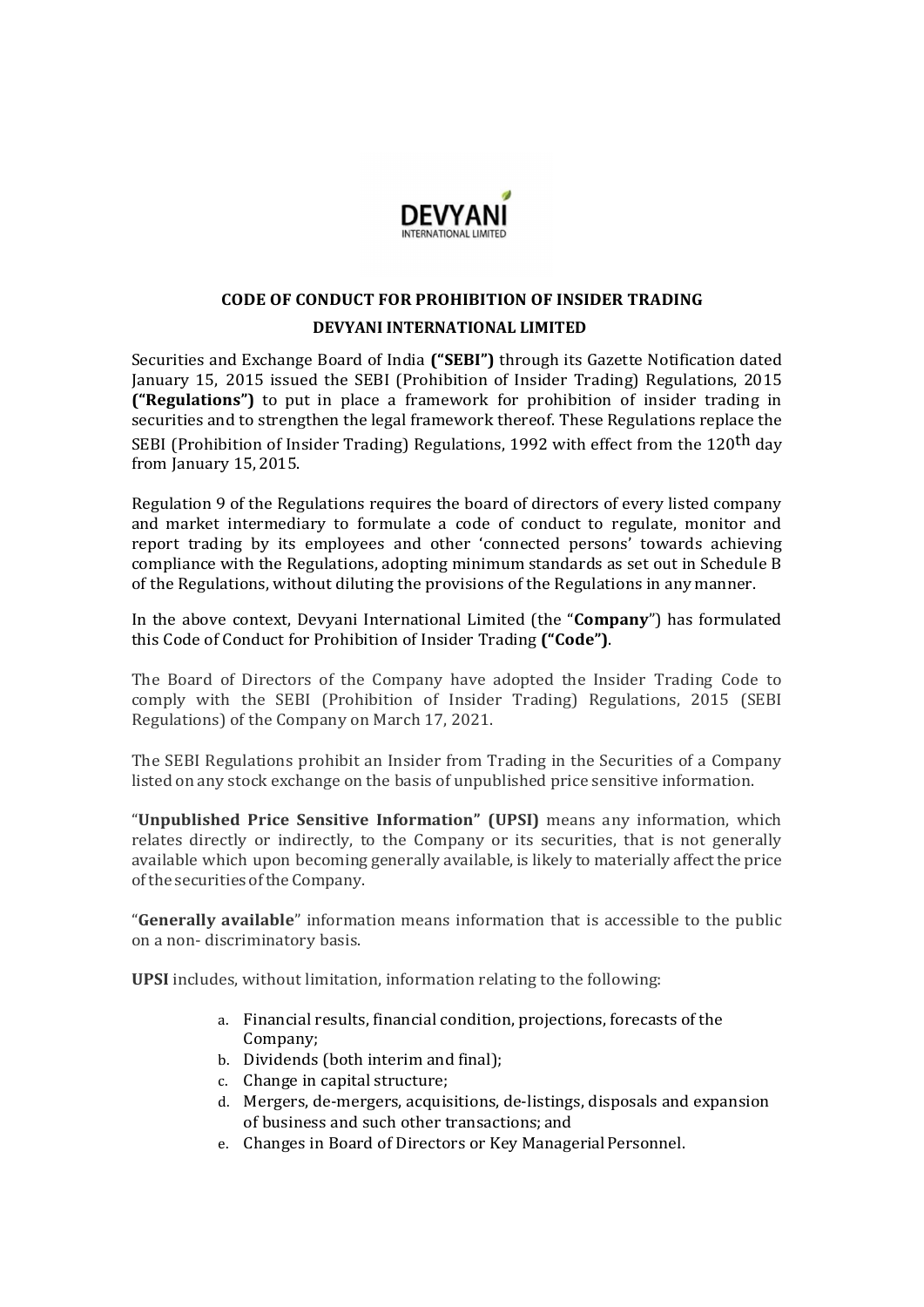The SEBI Regulations prohibit the communication of UPSI to any person except as required under law. Further, procuring any person to trade in the securities of any company on the basis of UPSI is also prohibited under SEBI Regulations.

Violations of the SEBI Regulations subject to Insiders to severe penalties including fines.

## 1. Code

The Code shall be called "Code for Trading in the Securities of Devyani International Limited by an Insider (Code). The Code will come into force with immediate effect.

## 2. Definitions

A. "Compliance Officer" means Company Secretary or any senior officer, designated so and reporting to the Board of Directors, who is financially literate and is capable of appreciating requirements for legal and regulatory compliance under these regulations and who shall be responsible for compliance of policies, procedures, maintenance of records, monitoring adherence to the rules for the preservation of unpublished price sensitive information, monitoring of trades and the implementation of the codes specified in these regulations under the overall supervision of the Board of Directors.

"Financially literate" shall mean a person who has the ability to read and understand basic financial statements i.e. balance sheet, profit and loss account, and statement of cash flows.

### B. Connected Person

"**Connected Person**" means a connected person as defined in Regulation  $2(1)(d)$  of the Regulations and for the purposes of this Code, includes any person who is or has during the six months prior to the concerned act, been associated with the Company, directly or indirectly, in any capacity including by reason of frequent communication with its officers or by being in any contractual, fiduciary or employment relationship or by being a director, officer or an employee of the Company or holds any position including a professional or business relationship between himself and the Company whether temporary or permanent, that allows such person, directly or indirectly, access to Unpublished Price Sensitive Information or is reasonably expected to allow such access.

The person enumerated below shall also be deemed to be Connected Persons if such persons have access to UPSI or is reasonably expected to have access to UPSI.

- a. An immediate Relative of Connected Person
- b. A holding Company or associate company or subsidiary company
- c. An intermediary as specified in Section 12 of the SEBI Act or an employee or director thereof
- d. An investment company, trustee company, assets management company or an employee or director thereof
- e. An official of a Stock Exchange or of clearing house or corporation
- f. A member of board of trustees of a mutual fund or a member of the Board of Directors of the asset management company of a mutual fund or is an employee thereof;
- g. A member of the board of directors or an employee, of a public financial institution as defined in section 2 (72) of the Companies Act, 2013;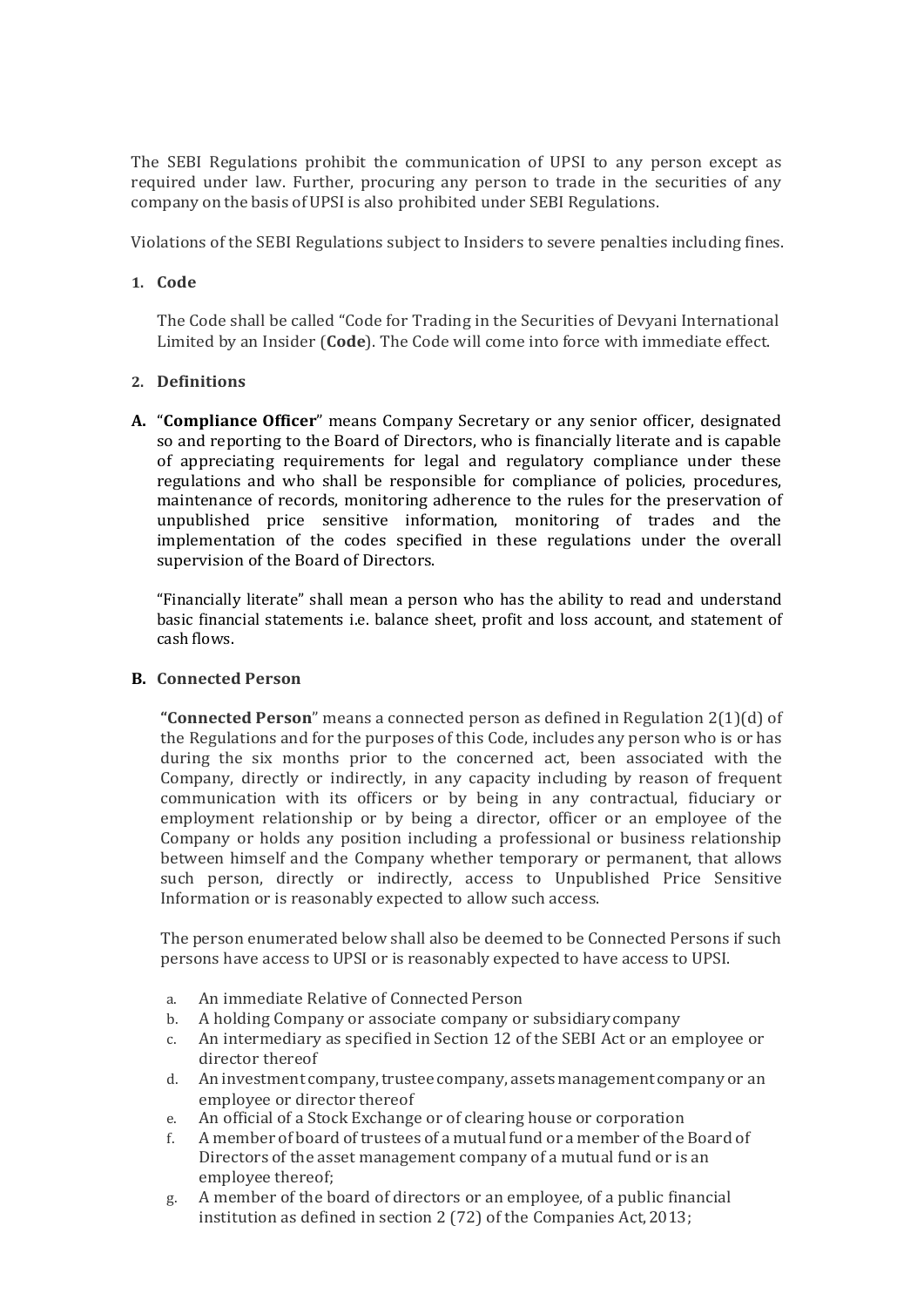- h. An official or an employee of a self-regulatory organization recognised or authorized by the SEBI;
- i. A banker of the Company;
- j. A concern, firm, trust, Hindu undivided family, company or association of persons wherein a director of the Company or his Immediate Relative or banker of the Company, has more than ten percent of the holding or interest.

## C. "Designated Persons"

The term Designated Person shall consist of, Connected Persons who are:

- a) Promoters of the Company
- b) Board of directors of the Company
- c) Key Managerial Personnel of the Company
- d) All Employees two levels below Chief Executive Officer (CEO-2) of the Company
- e) All employees of Secretarial Department of the Company
- f) General Manager and above of Legal, Accounts and Investor's Relation Department of the Company
- g) Chief Executive Officer and Chief Financial Officer of Subsidiary and Group Companies.
- h) Auditors of the Company viz Statutory Auditors, Secretarial Auditors and Internal Auditors
- i) Immediate Relative(s) of the persons mentioned above.
- D. Chinese Wall" means the limit up to which an information may be revealed by an Insider in furtherance of the Insider's legitimate purposes, performance of duties or discharge of his legal obligations.

### E. Director

"Director" shall have the meaning assigned to it under the Companies Act, 2013.

### F. Immediate Relative

"Immediate Relative" of a person means a spouse, or the parent, sibling or child of that person or his or her spouse, if they are either dependent financially on such person or consult such person in taking decisions relating to Trading in securities.

### G. Insider

An "Insider" means any person who is:

- (i) a Connected Person or
- (ii) in possession of or having access to UPSI.

### H. Key Managerial Personnel

"Key Managerial Personnel" shall have the meaning assigned to it under the Companies Act, 2013.

### I. Legitimate Purpose

"Legitimate purpose" shall include sharing of unpublished price sensitive information in the ordinary course of business by an insider with partners, collaborators, lenders, customers, suppliers, merchant bankers, legal advisors, auditors, insolvency professionals or other advisors or consultants, provided that such sharing has not been carried out to evade or circumvent the prohibitions of these regulations.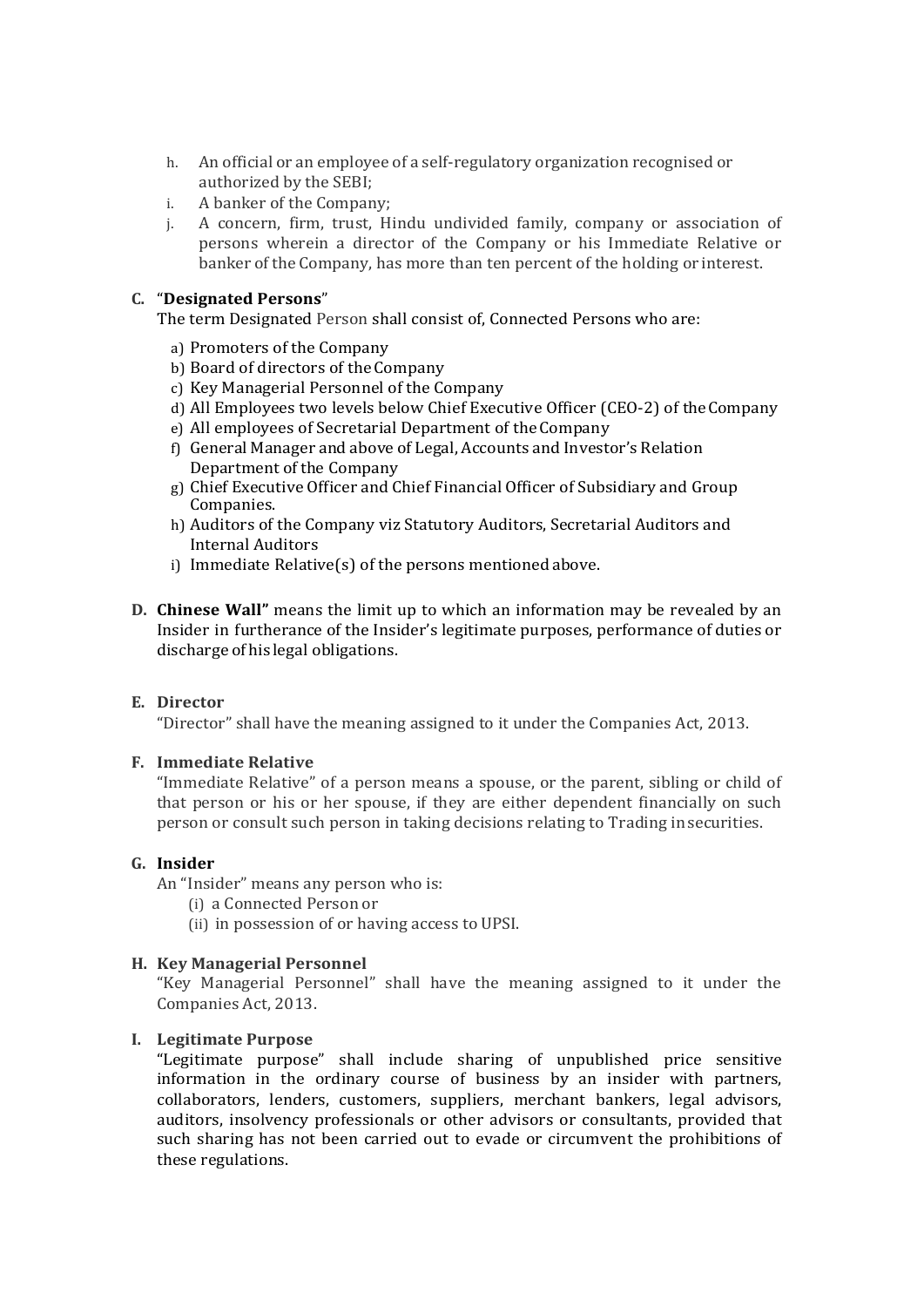## J. Material Financial Relationship

"Material Financial Relationship'" shall mean a relationship in which one person is a recipient of any kind of payment such as by way of a loan or gift from a Designated Person during the immediately preceding twelve months, equivalent to at least 25% of annual income of such Designated Person but shall exclude relationships in which the payment is based on arm's length transactions.

## K. Officer

"Officer" shall have the meaning assigned to it under the Companies Act, 2013.

## L. Promoter

"Promoter" shall have the meaning assigned to it under the SEBI (Issue of Capital and Disclosure Requirements) Regulations, 2018 or any modification thereof.

## M. Securities

"Securities" shall have the meaning assigned to it under the Securities Contracts (Regulations) Act, 1956 or any modification thereof except units of a mutual fund.

## N. Trading

"Trading" means and includes subscribing, buying, selling, dealing, or agreeing to subscribe, buy, sell, deal in any securities, and "trade" shall be construed accordingly.

Words and expressions used and not defined in these Rules but defined in the Securities and Exchange Board of India Act, 1992, the Securities Contracts (Regulation) Act, 1956, the Depositories Act, 1996 or the Companies Act, 2013 and rules and regulations made thereunder shall have the meanings respectively assigned to them in those legislations.

## 1. Prohibition on communicating or procuring UPSI

An Insider shall not –

- i. communicate, provide, or allow access to any UPSI, relating to the Company or its securities, to any person including other insiders, except to the extent allowed by these Rules;
- ii. procure from or cause the communication by an Insider of UPSI, relating to the Company or its securities;

Provided that nothing contained above shall be applicable when an UPSI is communicated, provided, allowed access to or procured:

- (i) in furtherance of legitimate purposes, performance of duties or discharge of legal obligations pursuant to appropriate confidentiality and nondisclosure agreements being executed; or
- (ii) in the event the Board of Directors direct or cause the public disclosure of UPSI in the best interest of the Company; or
- (iii) within a group of persons if such persons have been identified and secluded within a "Chinese Wall" or information barrier by the Compliance Officer from the rest of the Company for a particular purpose or for a specified period of time in furtherance of legitimate purposes, performance of duties or discharge of legal obligations, and are subjected to, among other conditions, additional confidentiality obligations, information barriers designed to prevent exchanges of UPSI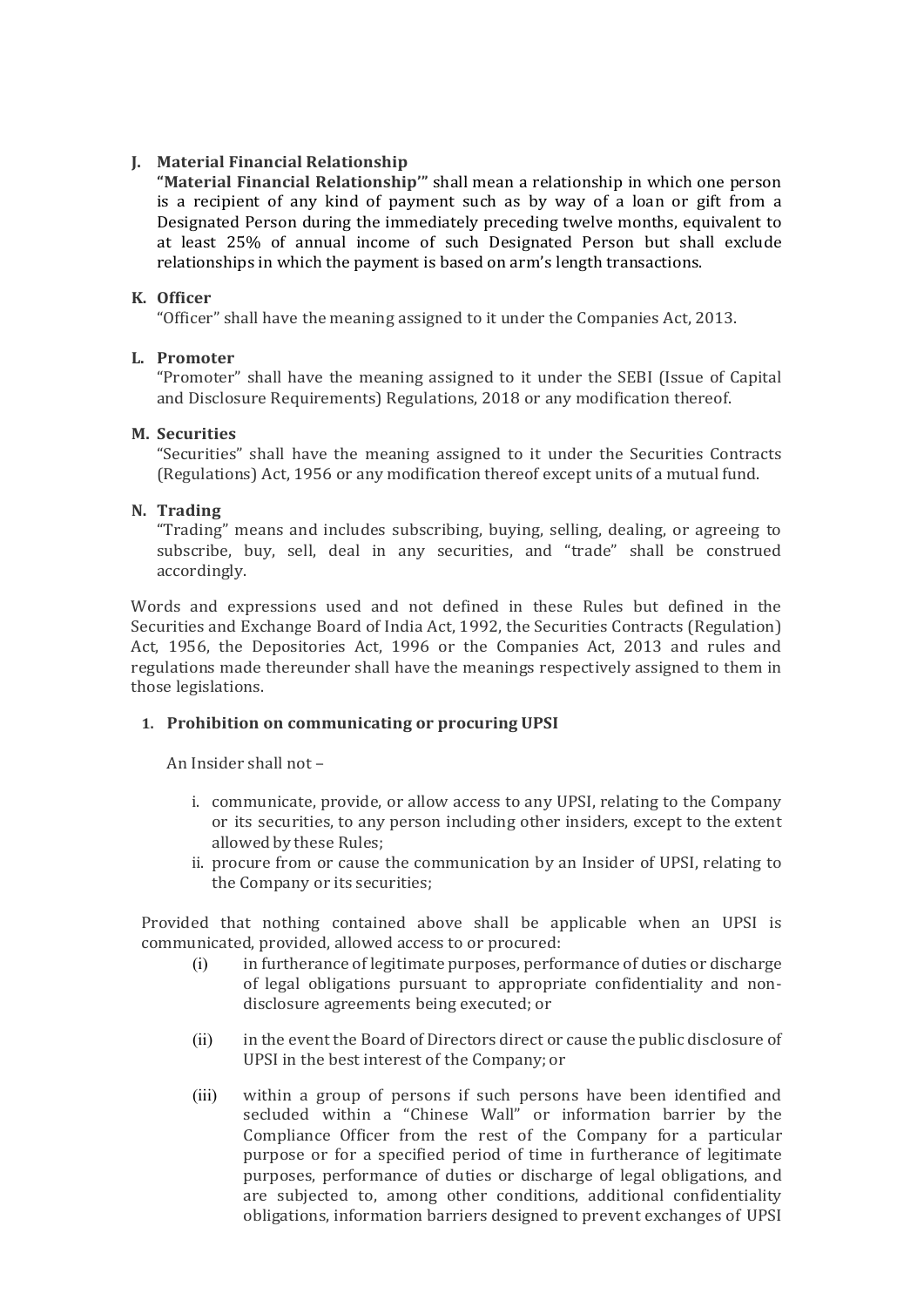outside the "Chinese Wall", and the execution of an undertaking by such persons to abstain and / or forego Trading during such seclusion or till the UPSI no longer constitutes UPSI.

### 2. Prohibition on Insider Trading

An Insider shall not, directly or indirectly,

- i. Communicate, provide, or allow access to any unpublished price sensitive information, relating to a company or securities listed, to any person including other insiders except where such communication is in furtherance of legitimate purposes, performance of duties or discharge of legal obligations.
- ii. Trade in securities of the Company except when the Trading Window is open and the Insider is not in possession of UPSI.

Provided the restriction in 2 (i) above shall not apply to:

- a) a transaction that is an off-market inter-se transfer between Promoters who were in possession of the same UPSI without being in breach of these Rules and both parties had made a conscious and informed trade decision;
- b) the transaction was carried out through the block deal window mechanism between persons who were in possession of the unpublished price sensitive information without being in breach of Regulation 3 and both parties had made a conscious and informed trade decision;

Provided that such unpublished price sensitive information was not obtained by either person under sub-regulation (3) of Regulation 3 of these regulations.

- c) the transaction in question was carried out pursuant to a statutory or regulatory obligation to carry out a bona fide transaction.
- d) trades pursuant to a Trading Plan set up in accordance with these Rules.

## 3. ESOPs of the Company

- a) Exercising of ESOPs of the Company by its employees may be made at any time in accordance with the Company ESOP Scheme irrespective of trading window restrictions.
- b) No prior approval is required for exercising Options under ESOPs Scheme of the Company. However, pre-clearance should be obtained by Designated Persons for sale of such shares.
- c) There would be no minimum holding period requirement applicable for equity shares allotted pursuant to the ESOP Scheme.
- d) Contra trade shall not apply in case of exercise/ sale of ESOP shares.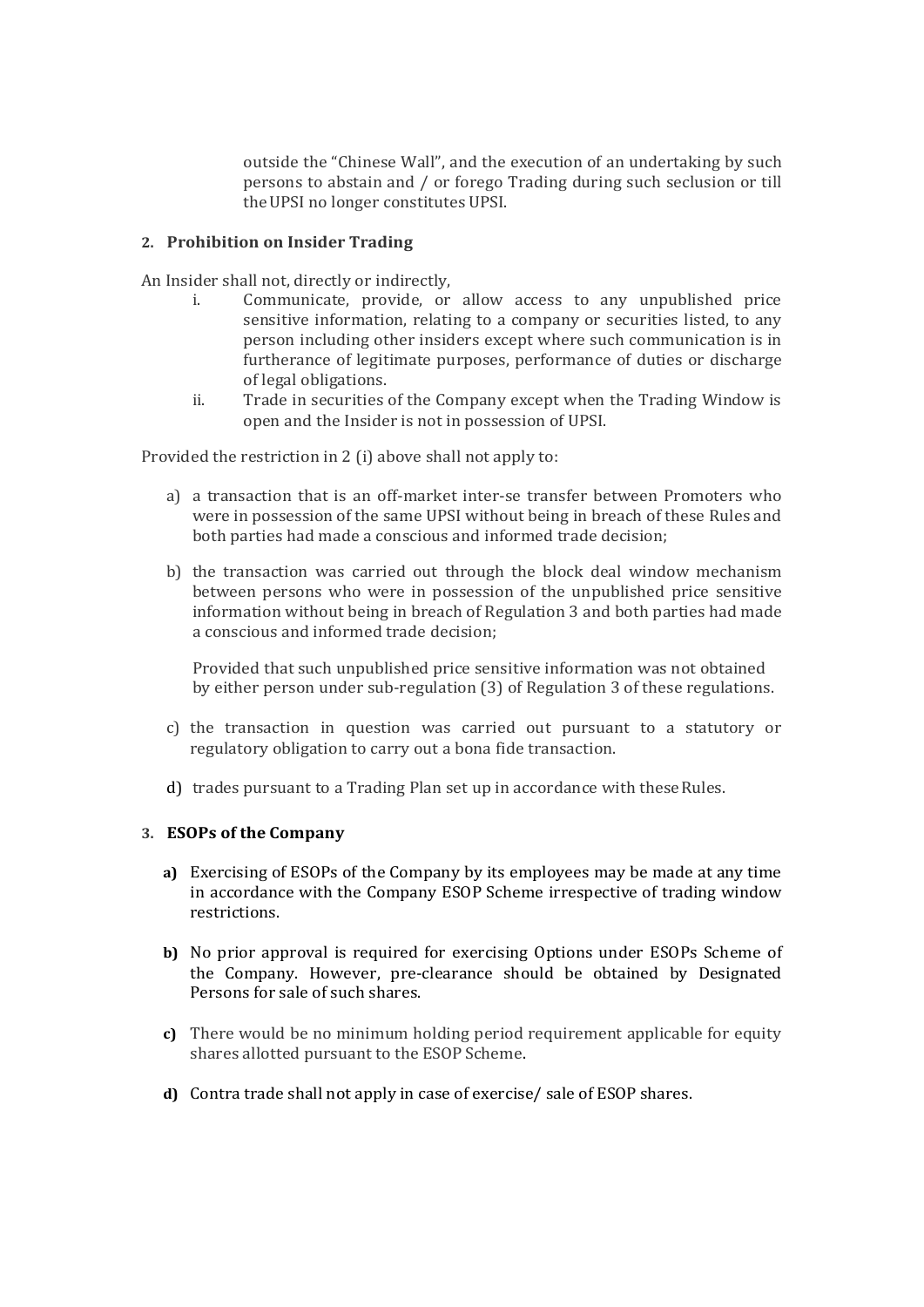## 4. Trading Window

- a) The Compliance Officer shall notify a 'trading window' during which the Designated Persons may Trade in the Company's securities after securing preclearance from the Compliance Officer in accordance with these Rules.
- b) Designated Persons shall not Trade in the Company's securities when the trading window is closed.
- c) The trading window shall generally be closed for all Insiders during the period commencing from not later than end of every quarter till 48 hours after the declaration of financial results.
- d) Additionally, the trading window shall be closed in particular for a Designated Person or class of Designated Persons when the Compliance Officer determines that a Designated Person or class of Designated Persons can reasonably be expected to have possession of UPSI, for such periods as determined by the Compliance Officer.
- e) The trading window may be re-opened after closure, not earlier than 48 hours after the UPSI in question becomes generally available.
- 5. Pre-clearance of Trading
	- a. Designated Persons may Trade in the securities of the Company when the trading window is open, after obtaining approval of the Compliance Officer by submitting an application as per **Annexure 1** and an undertaking as per Annexure 2.
	- b. The Compliance Officer shall not approve any proposed Trade by Designated Person if the Compliance Officer determines that such Designated Person is in possession of UPSI even though the trading window is open.
	- c. The Compliance Officer may, after being satisfied that the application and undertaking are true and accurate, approve Trading by a Designated Person, on the condition that the Trade so approved shall be executed within seven trading days following the date of approval.
	- d. The Designated Person shall, within two trading days of the execution of the Trade, submit the details of such Trade to the Compliance Officer as per Annexure 3. In case the transaction is not undertaken, a report to that effect shall be filed in the said form.
	- e. If the pre-cleared Trade is not executed within seven trading days after the approval is given, the Designated Person must secure pre-clearance of the transaction again.
	- f. A Designated Person who Trades in securities without complying with the preclearance procedure as envisaged in these Rules or gives false undertakings and/or makes misrepresentations in the undertakings executed by him/her while complying with the pre-clearance procedure shall be subjected to the penalties as envisaged in these Rules.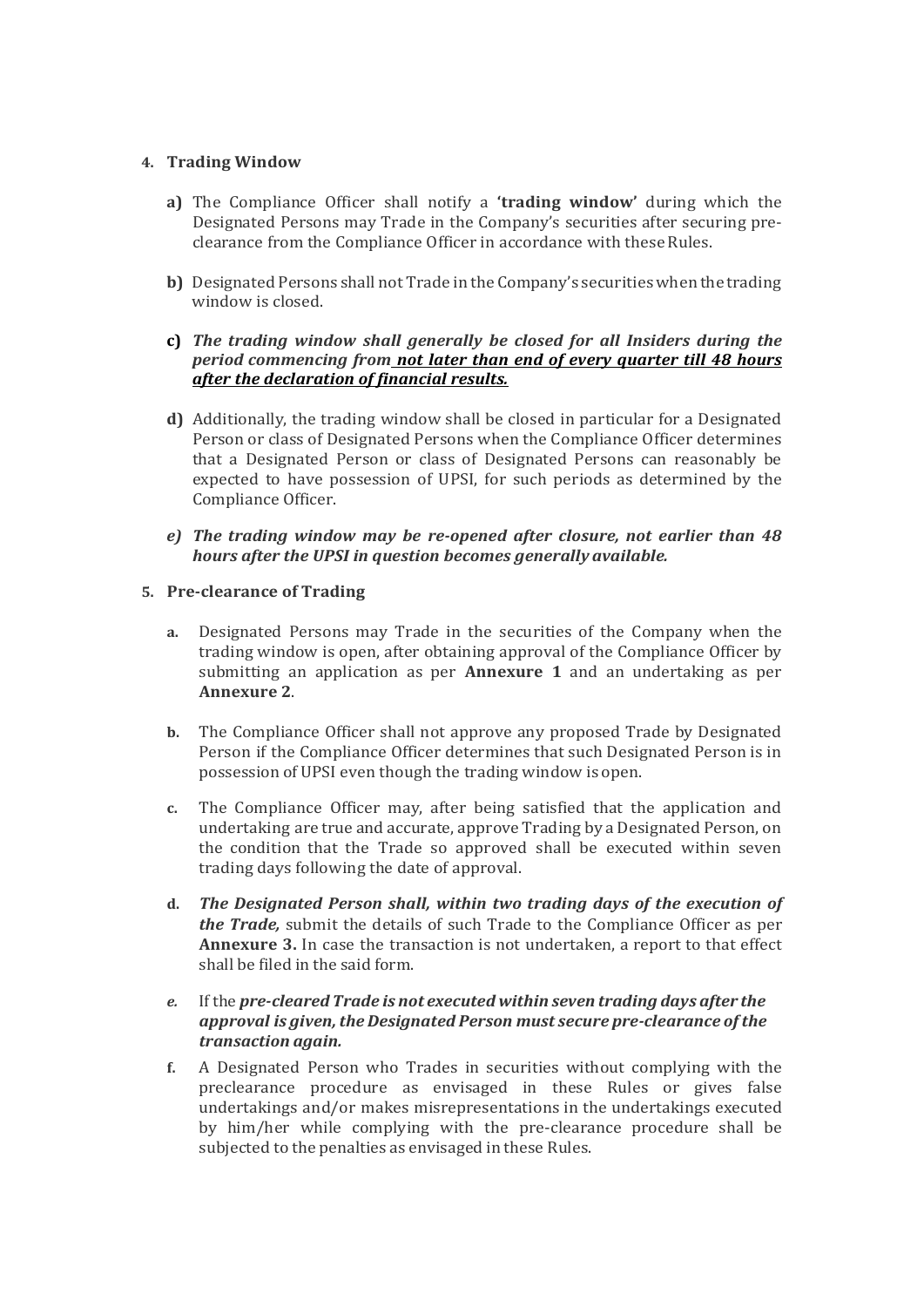Nothing in this rule shall apply to any Transaction if the value of the securities traded, whether in one transaction or a series of transactions over any calendar quarter, aggregates to a traded value less than Rs. Ten lakh (a "*de minimis* Trade") provided the Designated Person is not in possession of UPSI while executing the de minimis trade.

## 6. Additional trading restrictions on Designated Persons

- a. No Director or Key Managerial Personnel shall enter into derivative transactions in respect of the securities of the Company.
- b. All Designated Persons who Trade in the securities of the company shall not enter into an opposite transaction during the next six months following the prior transaction. In case of any contra trade be executed, inadvertently or otherwise, in violation of such a restriction, the profits from such trade shall be liable to be disgorged for remittance to the SEBI for credit to the Investor Protection and Education Fund administered by SEBI.
- c. The above restriction on contra trade shall not apply in case of exercise /sale of ESOP shares.

## 7. Trading Plan

- a. A Designated Person shall be entitled to formulate a Trading Plan that complies with the SEBI Regulations (a "Trading Plan") and present it to the Compliance Officer for approval and public disclosure pursuant to which Trades may be carried out in his behalf in accordance with such plan.
- b. The Compliance Officer shall review and approve the Trading Plan if it complies with the SEBI Regulations and shall disclose the Trading Plan to the stock exchanges.
- c. The Trading Plan once approved shall be irrevocable and the Designated Person shall mandatorily have to implement the plan, without being entitled to either deviate from it or to execute any trade in the securities outside the scope of the Trading Plan. However, the implementation of the Trading Plan shall not be commenced, if at the time of formulation of the plan, the Designated Person is in possession of UPSI and the said information has not become generally available at the time of the commencement of implementation. The commencement of the Trading Plan shall be deferred until such UPSI becomes generally available information. Further, the Designated Person shall also not be allowed to Trade in securities of the Company, if the date of Trading in securities of the Company, as per the approved Trading Plan, coincides with the date of closure of Trading Window announced by the Compliance Officer.

### 8. Penalty for Insider Trading and Contravention of the Code

A. Under Section 15G of the SEBI Act, any Insider who:

- i. either on his own behalf or on behalf of any other person, deals in securities of the Company on the basis of any unpublished price sensitive information; or
- ii. communicates any unpublished price- sensitive information to any person, with or without his request for such information except as required in the ordinary course of business or under any law; or
- iii. counsels, or procures for any other person to deal in any securities of the Company on the basis of unpublished price-sensitive information,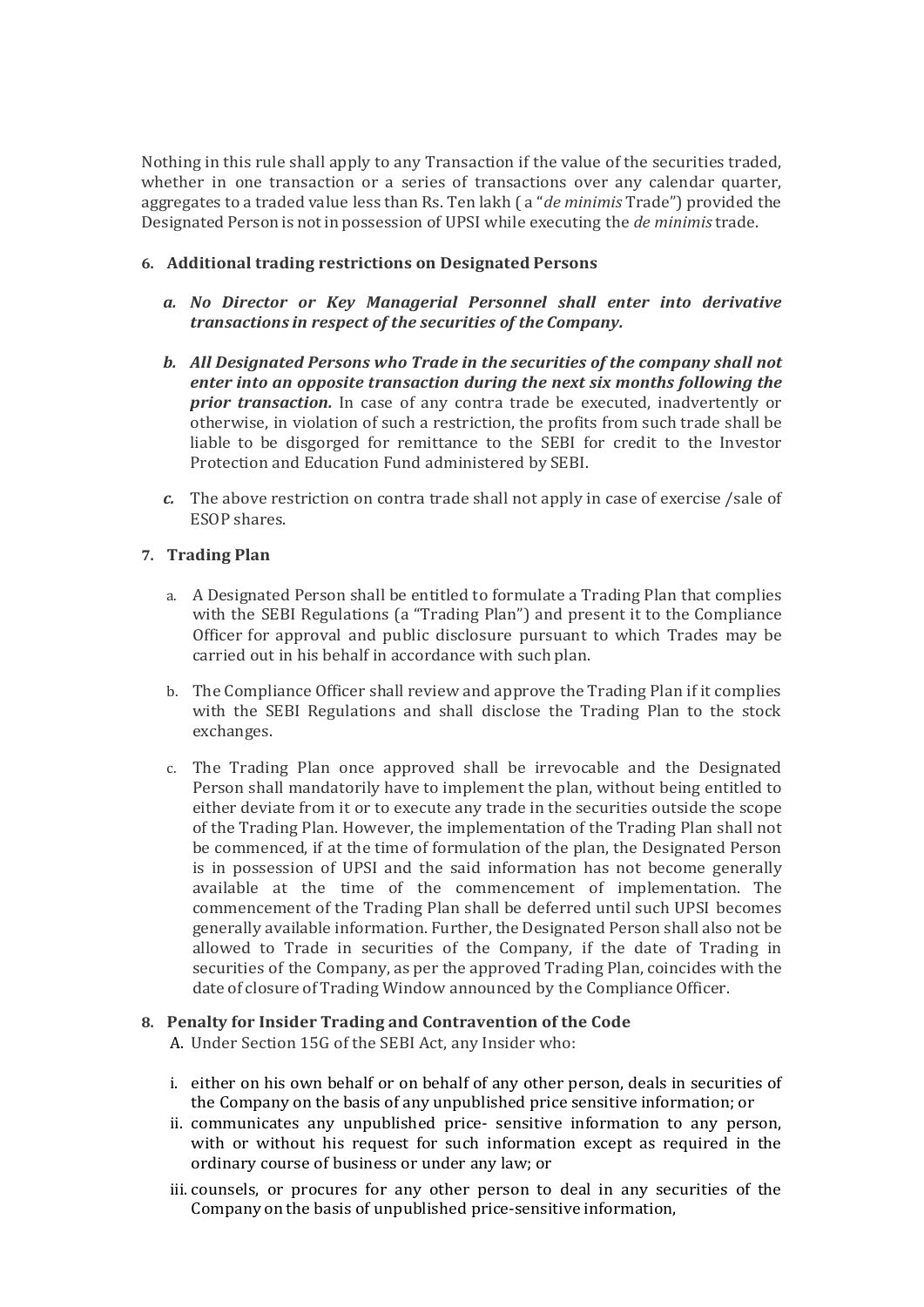shall be liable to a penalty of twenty-five crore rupees or three times the amount of profits made out of insider trading, whichever is higher.

B. Designated Persons who violate the Code shall also be subject to disciplinary action by the Company, which may include wage freeze, suspension, claw back, recovery, ineligibility for future participation in employee stock option plans, etc. Any amount recovered from the Designated Persons as above shall be remitted to SEBI for credit to the Investor Protection and Education Fund administered by SEBI.

### 9. Disclosure requirements

## A. Initial Disclosure:

- i. Every Promoter, Key Managerial Personnel, director of the Company shall disclose his holding of securities of the Company within thirty days of these Rules taking effect as per Form A set out in Annexure 4.
- ii. Every person on appointment as a Key Managerial Personnel or a director of the Company or upon becoming a Promoter shall disclose his / her holding of securities of the Company as on the date of appointment or becoming a promoter, to the Company within seven days of such appointment or becoming a promoter, as per Form B set out in Annexure 5.
- iii. Every Designated person shall disclose mandatory details viz, Permanent Account Number, Details of DEMAT accounts, names of educational institutions from which they have graduated and names of their past employers.
- iv. Every Designated person shall disclose mandatorily Name, Permanent Account Number or any other identifier authorized by law and Phone/ Mobile numbers of the following persons to the Company:
	- a. Immediate relatives
	- b. persons with whom such designated person(s) shares a material financial relationship

## B. Continual Disclosure:

a) Every Designated person shall disclose names and Permanent Account Number or any other identifier authorized by law of the following persons to the Company on an annual basis and as and when the information changes: a1. Immediate relatives

a2. persons with whom such designated person(s) shares a material financial relationship a3. Phone and mobile numbers which are used by them

b) Every Promoter, Designated Person and, Director of the Company shall disclose as per Form C set out in Annexure 6 to the Company or in such other form and manner as specified under these regulations, the number of such securities acquired or disposed of within two trading days of such transaction if the value of the securities traded, whether in one transaction or a series of transactions over any calendar quarter, aggregates to a traded value in excess of Rs. Ten lakh or such other value as specified under these regulations.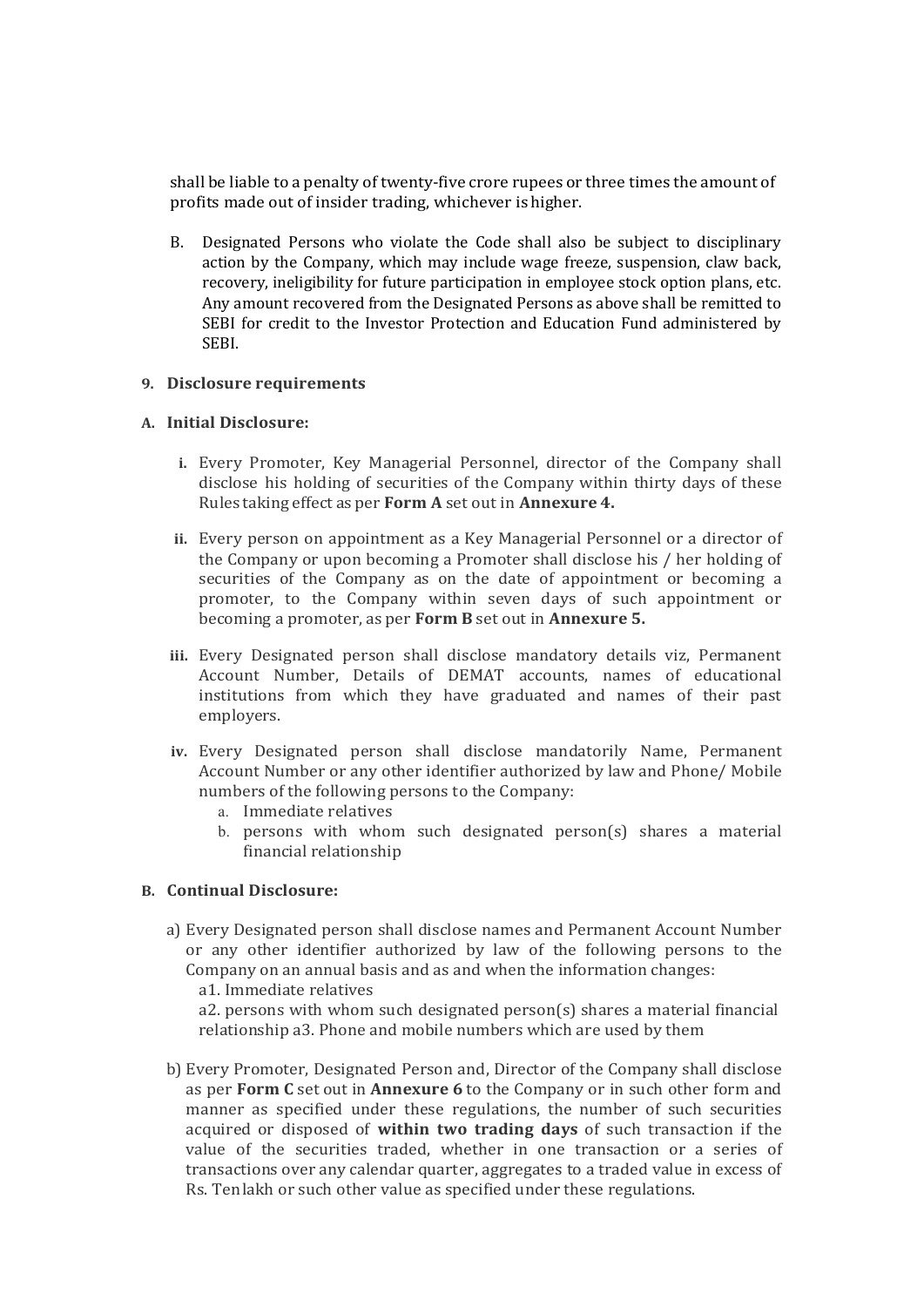- c) The disclosure shall be made within two trading days of:
	- 1. the receipt of intimation of allotment of shares, or
	- 2. the acquisition or sale of shares or voting rights, as the case may be.

## C. Disclosure to the Stock Exchange:

The Compliance Officer shall notify the stock exchanges, particulars of the Trades, within two trading days of the receipt of the Continual Disclosure or from becoming aware of such information.

## D. Disclosures by other Connected Persons.

The Compliance Officer may, require any other Connected Person to disclose the holdings and trading in securities of the Company as per **Form D** set out in **Annexure** 7 at such frequency as he may determine.

## 10. Institutional Mechanism for Prevention of Insider Trading

- i. The Chief Executive Officer, Managing Director or such other analogous person of the Company shall put in place adequate and effective system of internal controls to ensure compliance with the requirements given in these regulations to prevent insider trading.
- ii. The internal controls shall include the following:
	- a) all employees who have access to unpublished price sensitive information are identified as designated employee;
	- b) all the unpublished price sensitive information shall be identified and its confidentiality shall be maintained as per the requirements of the regulations;
	- c) adequate restrictions shall be placed on communication or procurement of unpublished price sensitive information as required under the regulations;
	- d) lists of all employees and other persons with whom unpublished price sensitive information is shared shall be maintained and confidentiality agreements shall be signed or notice shall be served to all such employees and persons;
	- e) all other relevant requirements specified under the regulations shall be complied with;
	- f) periodic process review to evaluate effectiveness of such internal controls.
- iii. The Audit, Risk Management and Ethics Committee of the Company shall review compliance with the provisions of the regulations at least once in a financial year and shall verify that the systems for internal control are adequate and are operating effectively.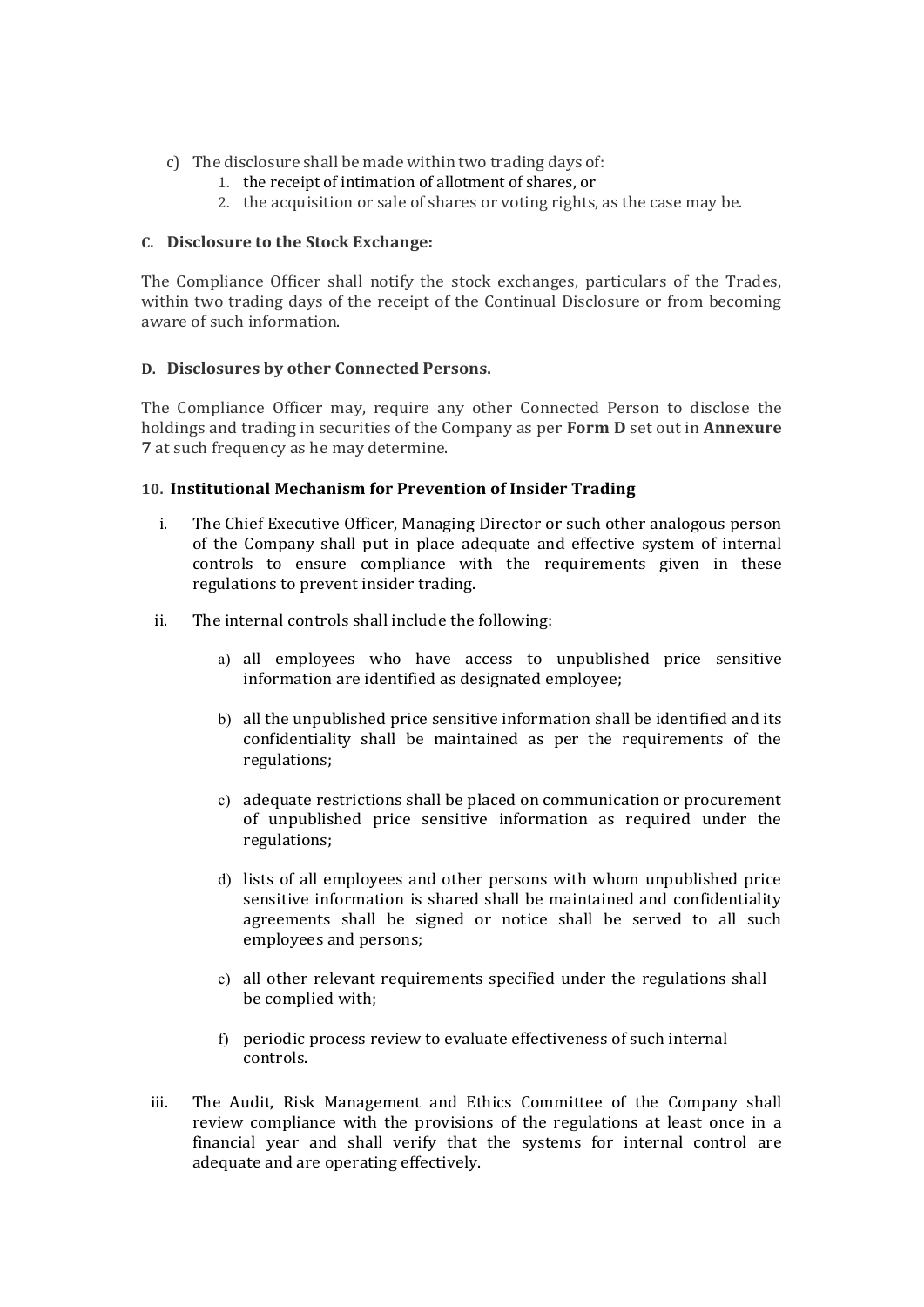iv. The Company shall have a whistle-blower policy and make employees aware of such policy to enable employees to report instances of leak of unpublished price sensitive information.

### 11. Miscellaneous

- a. The Board of Directors shall be empowered to amend, modify, interpret these Rules and such Rules shall be effective from such date that the Board may notify in this behalf.
- b. The Compliance Officer shall provide the Audit Committee of the Board, on a quarterly basis, all the details of Trading in securities by the Designated Persons including any violations of the Rules.
- c. The Compliance Officer shall maintain :
	- i. updated list of Designated Persons,
	- ii. records of disclosures and pre-clearance applications and undertakings for a period of five years and
	- iii. a confidential list of any 'restricted securities' which includes equity shares or any other securities convertible into equity shares of the Company to which the Compliance Officer may require Designated Persons to seek preclearance before Trading in such 'restricted securities'.
- d. The Company shall require all Connected Persons to formulate and adhere to a code of conduct to achieve compliance with these Rules. In case such persons observe that there has been a violation of these Rules, then they shall inform the Board of Directors / Compliance Officer of the Company promptly.

### 12. Protection to the Informant

The Company shall provide suitable protection to the informant, who has provided information to the Board under Chapter IIIA of the Regulations, against any discharge, termination, demotion, suspension, threats, harassment, directly or indirectly or discrimination irrespective of whether the information is considered or rejected by the Board or he/she is eligible for reward under these regulations.

### 13. Leak or suspected leak of UPSI

In case of leak or suspected leak of UPSI, the following procedure will be adopted:

- i. The Compliance Officer shall be responsible to investigate the matter related to leak or suspected leak of UPSI under the supervision of the Audit Committee.
- ii. The Investigators shall have right to call for and examine any information/document of the Company, as may be deemed necessary for the purpose of conducting inquiry/investigation under this regulations and can extend the scope of investigation to Fiduciaries and intermediaries, who were also involved in the matter involving UPSI.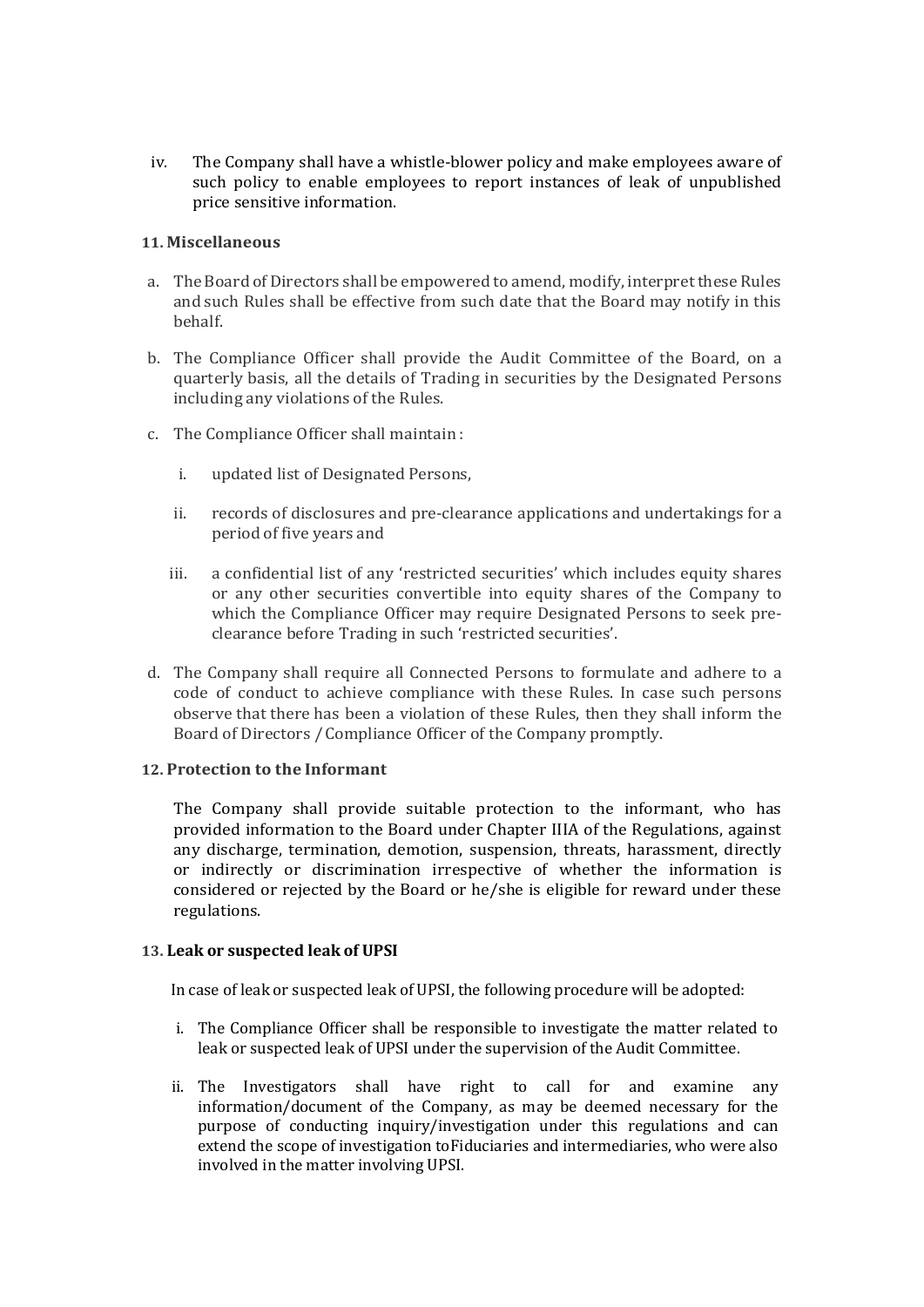- iii. The Fiduciaries and intermediaries involved in the matter shall provide full cooperation during the course of the investigation.
- iv. The investigation shall be completed within maximum period of 30 days of the receipt of the mandate, which can be extended by the Audit Committee for such period as it deems fit.
- v. The Compliance Officer shall submit a written report of the findings to the Chairman of the Audit Committee.
- vi. Where the results of the inquiry/ investigation highlights wrong doing on the part of the any employee or fiduciaries and intermediaries, then the Audit Committee shall put forward its recommendation to the Board. The Board, on receipt of such recommendation and after due review/deliberations, shall take suitable disciplinary / corrective / punitive action as it may deem fit. Further, any violation (as confirmed by the Board of Directors of the Company) the same shall be promptly informed to the Stock Exchange(s) in such form and manner as specified under these regulations.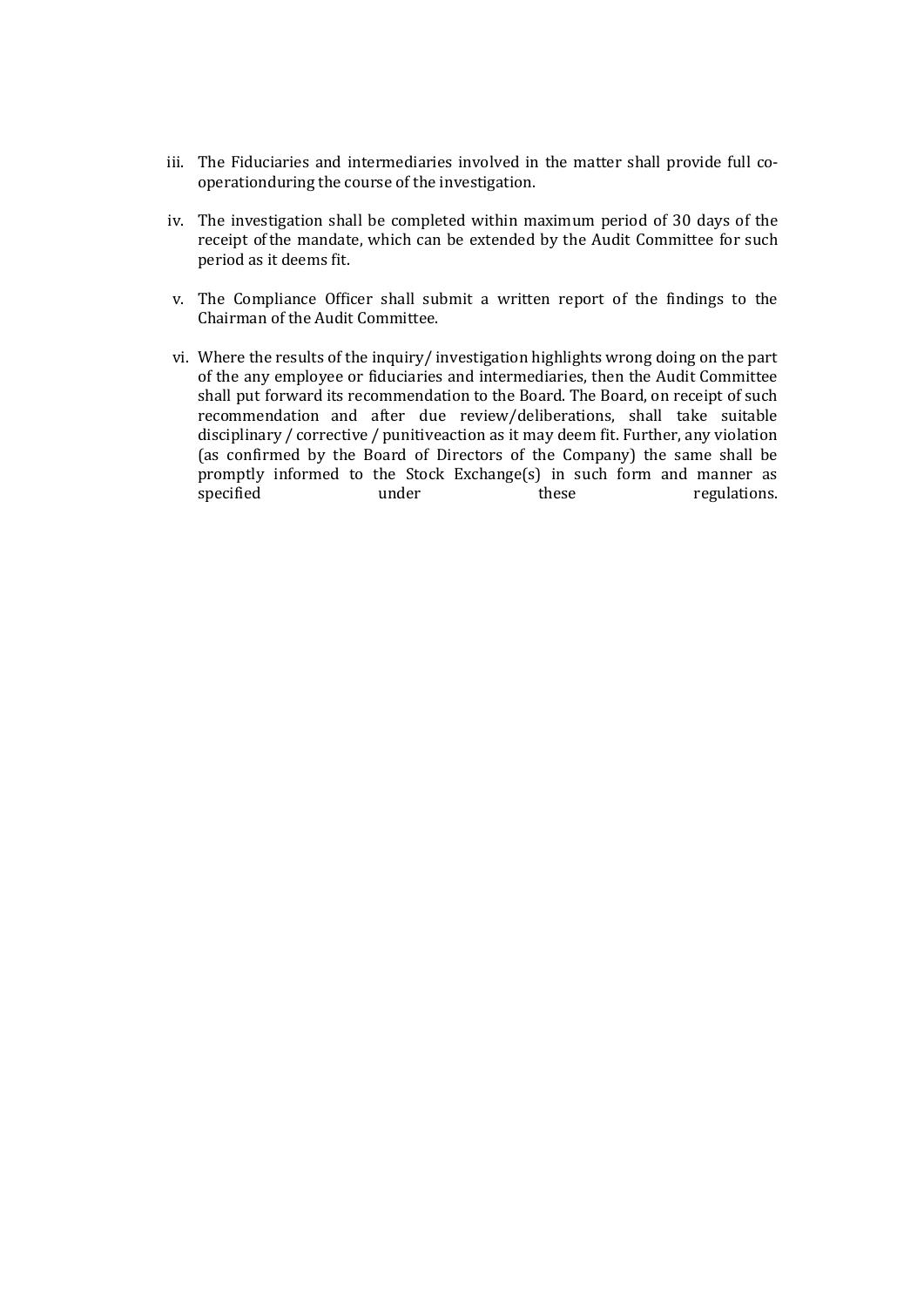### APPLICATION FOR PRE-TRADING APPROVAL

To,

The Compliance Officer, Devyani International Limited.

Pursuant to the SEBI (Prohibition of Insider Trading) Regulations, 2015 and the Company's Insider Trading Policy, I seek approval to purchase / sell / subscribe equity shares of the Company as per details given below:

| 1. | Name of the applicant                                                                  |                                                                                        |
|----|----------------------------------------------------------------------------------------|----------------------------------------------------------------------------------------|
| 2  | Designation                                                                            |                                                                                        |
| 3  | Number of securities held as on date                                                   |                                                                                        |
| 4  | Folio No. / DP ID / Client ID No                                                       |                                                                                        |
| 5  | The proposal is for                                                                    | (a) Purchase of securities<br>(b) Subscription to securities<br>(c) Sale of securities |
| 6  | Proposed date of trading in securities                                                 |                                                                                        |
| 7  | Estimated number of securities proposed to be<br>purchased/subscribed/sold             |                                                                                        |
| 8  | Current market price (as on date of<br>application)                                    |                                                                                        |
| 9  | Whether the proposed transaction will be<br>through stock exchange or off-market trade |                                                                                        |
| 10 | Folio No. / DP ID / Client ID No. where the<br>securities will be credited / debited   |                                                                                        |

I enclose herewith the Undertaking signed by me.

| Signature: |  |
|------------|--|
| Name:      |  |
| Date:      |  |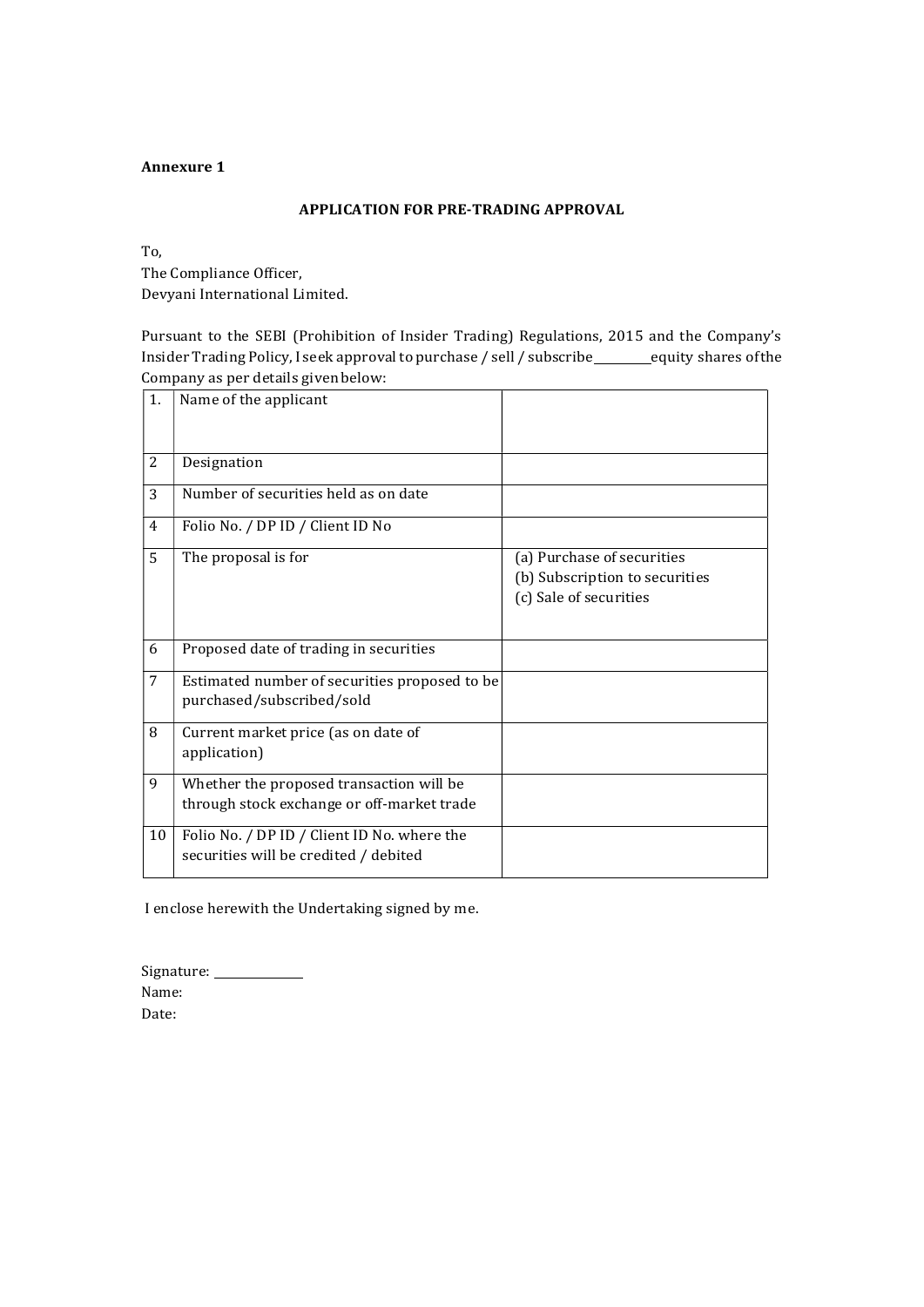#### UNDERTAKING TO BE ACCOMPANIED WITH THE APPLICATION FOR PRECLEARANCE

To, The Compliance Officer, Devyani International Limited

I, , of the Company residing at an desirous of trading in shares of the Company as mentioned in my application dated\_\_\_\_\_\_\_\_\_\_for pre-clearance of the transaction.

I further declare that I am not in possession of any unpublished price sensitive information up to the time of signing this Undertaking.

In the event that I have access to or receive any unpublished price sensitive information after the signing of this undertaking but before executing the transaction for which approval is sought, I shall inform the Compliance Officer of the same and shall completely refrain from trading in the securities of the Company until such information becomes public.

I declare that I have not contravened the provisions of the Rules as notified by the Company from time to time.

In the event of this transaction being in violation of the Rules or the applicable laws, (a) I will, unconditionally, release, hold harmless and indemnify to the fullest extent, the Company and its directors and officers, (the 'indemnified persons') for all losses, damages, fines, expenses, suffered by the indemnified persons, (b) I will compensate the indemnified persons for all expenses incurred in any investigation, defence, or public relations activity in relation to this transaction and (c) I authorize the Company to recover from me, the profits arising from this transaction and remit the same to the SEBI for credit of the Investor Protection and Education Fund administered by the SEBI.

I undertake to submit the necessary report within two days of execution of the transaction / a 'Nil' report if the transaction is not undertaken.

If approval is granted, I shall execute the trade within seven days of the receipt of approval failing which I shall seek pre-clearance afresh.

I declare that I have made full and true disclosure in the matter.

| Signature: |  |
|------------|--|
| Name:      |  |
| Date:      |  |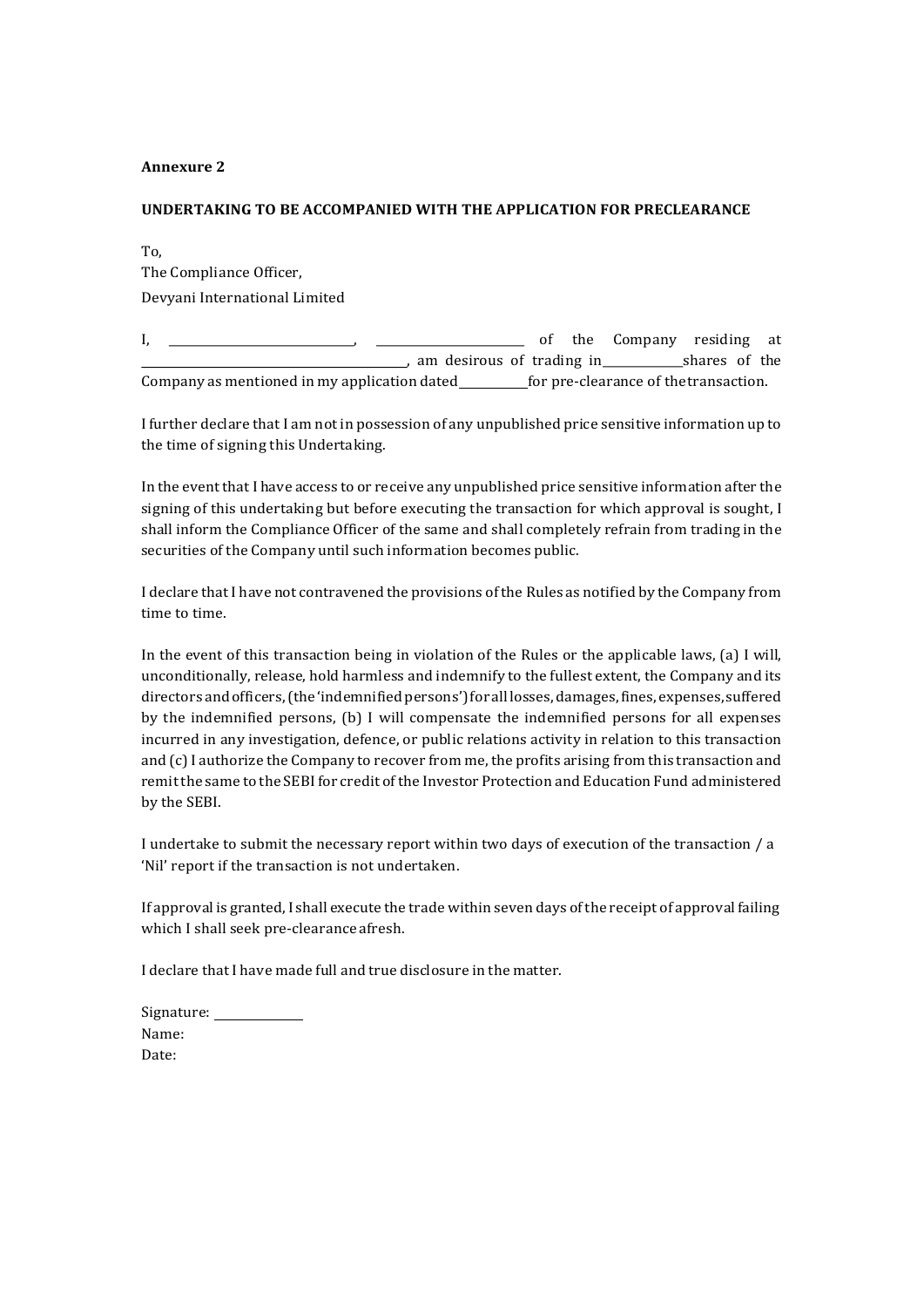#### DISCLOSURE OF TRANSACTIONS

(To be submitted within 2 days of transaction / trading in securities of the Company)

To, The Compliance Officer, Devyani International Limited.

I hereby inform that I

have not bought / sold/ subscribed any securities of the Company

• have bought/sold/subscribed to \_\_\_\_\_\_\_ securities as mentioned below on \_\_\_(date) (strike out whichever is not applicable)

| Name of holder | No. of securities | Bought / sold / | ID/Client<br>DP. | Price (Rs.) |
|----------------|-------------------|-----------------|------------------|-------------|
|                | traded            | subscribed      | ID/Folio No.     |             |
|                |                   |                 |                  |             |
|                |                   |                 |                  |             |

I declare that the above information is correct and that no provisions of the Company's Rules and/or applicable laws/regulations have been contravened for effecting the above said transactions(s).

Signature: Name: Date: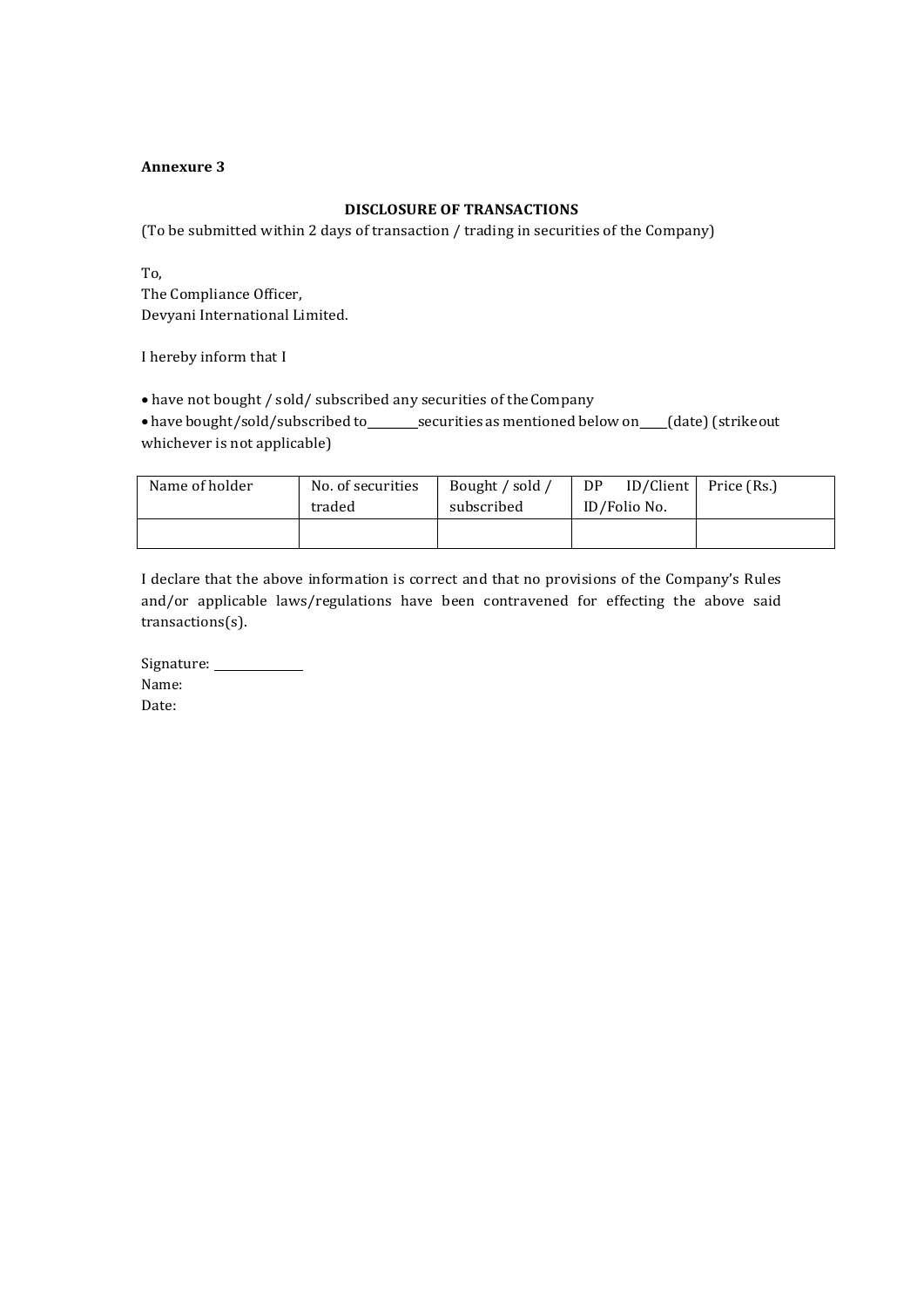## Form A Securities and Exchange Board of India (Prohibition of Insider Trading) Regulations, 2015 [Regulation 7 (1) (a) read with Regulation 6 (2)]

To, The Compliance Officer, Devyani International Limited (ISIN: \_\_\_\_)

Details of Securities held by Promoter, Key Managerial Personnel, Director and other such persons as mentioned in Regulation 6(2) of SEBI Regulations.

| Name,<br><b>PAN</b><br>No.,<br>CIN<br>DIN &<br>addres<br>s with | Category of<br>Person<br>(Promoters/<br>KMP / Directors<br>/immediate<br>relatives/others<br>etc.) | Securities held as<br>on the date of<br>regulation coming<br>into force                               |     | % of<br>Share<br>holding | Open Interest of the<br>Future contracts held<br>as on the date of<br>regulation coming into<br>force |                                           | Open Interest of the<br>Option Contracts held<br>as on the date of<br>regulation coming into<br>force |                                        |  |
|-----------------------------------------------------------------|----------------------------------------------------------------------------------------------------|-------------------------------------------------------------------------------------------------------|-----|--------------------------|-------------------------------------------------------------------------------------------------------|-------------------------------------------|-------------------------------------------------------------------------------------------------------|----------------------------------------|--|
| contac<br>t nos.                                                |                                                                                                    | of<br>Type<br>security<br>$(For e.g. -$<br>Shares,<br>Warrants,<br>Convertible<br>Debentures<br>etc.) | No. |                          | Number of<br>units<br>(contracts)<br>* lot size)                                                      | Notional<br>value<br>in<br>Rupee<br>terms | Number of<br>units<br>(contracts)<br>* lot size)                                                      | Notional<br>value in<br>Rupee<br>terms |  |
|                                                                 |                                                                                                    |                                                                                                       |     |                          |                                                                                                       |                                           |                                                                                                       |                                        |  |
|                                                                 |                                                                                                    |                                                                                                       |     |                          |                                                                                                       |                                           |                                                                                                       |                                        |  |

Signature: Designation: Date: Place: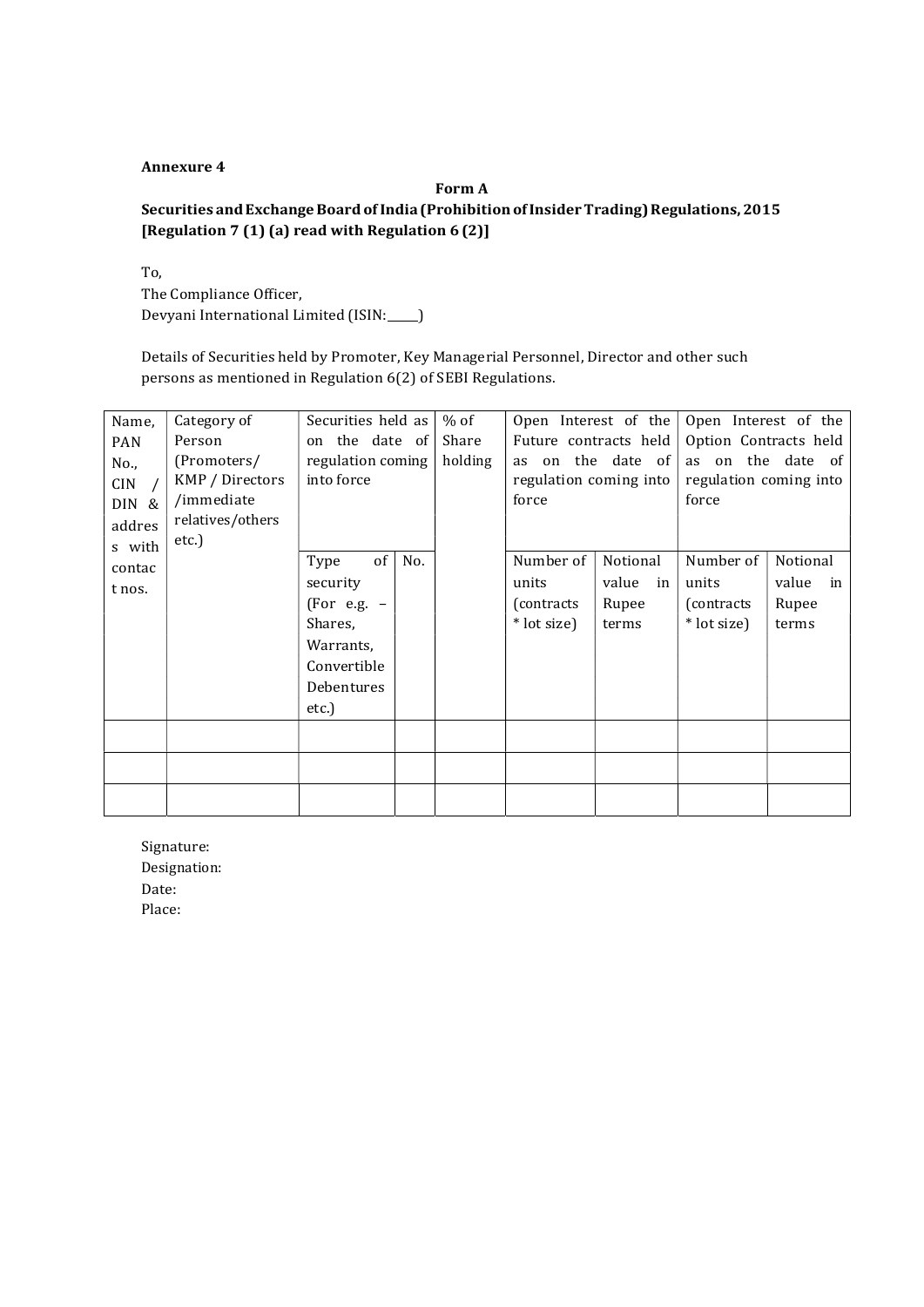## Form B Securities and Exchange Board of India (Prohibition of Insider Trading) Regulations, 2015 [Regulation 7 (1) (a) read with Regulation 6 (2)]

To, The Compliance Officer, Devyani International Limited (ISIN: \_\_\_\_)

Details of Securities held on appointment of Key Managerial Personnel or Director or upon becoming a Promoter of Listed Company and other such persons as mentioned in Regulation 6(2) of SEBI Regulations.

| Name,       | Category               | $of \vert$<br>Date | Securities   |                | $%$ of | Open Interest of                |            | Open Interest of the    |         |  |
|-------------|------------------------|--------------------|--------------|----------------|--------|---------------------------------|------------|-------------------------|---------|--|
| PAN         | of Person              | appointme          | held at      | the            | Share  | the Future                      |            | <b>Option Contracts</b> |         |  |
| No.,        | (Promoter              | nt<br>of           | time         | of             | holdin | contracts held as               |            | held as on the date     |         |  |
| <b>CIN</b>  | $s/$ KMP $/$           | Director           |              | becoming       |        | on the date of                  |            | of regulation coming    |         |  |
| $\&$<br>DIN | Directors<br>/immediat | /KMP<br>0R         | Promoter/app |                |        | regulation coming<br>into force | into force |                         |         |  |
| addres      | e relatives            | Date<br>of         |              | ointment<br>of |        |                                 |            |                         |         |  |
| s with      | / others               | becoming           | Director/KMP |                |        |                                 |            |                         |         |  |
| contact     | etc.)                  | Promoter           | Type of      | No             |        | No.                             | Notion     | Number                  | Notiona |  |
| nos.        |                        |                    | security     |                |        | Number                          | al         | of<br>units             | l value |  |
|             |                        |                    | (For e.g.    |                |        | of units                        | value      | (contract)              | in      |  |
|             |                        |                    | – Shares,    |                |        | (contrac                        | in         | $\ast$<br>lot<br>S.     | Rupee   |  |
|             |                        |                    | Warrant      |                |        | ts * lot                        | Rupee      | size)                   | terms   |  |
|             |                        |                    | S            |                |        | size)                           | terms      |                         |         |  |
|             |                        |                    | Converti     |                |        |                                 |            |                         |         |  |
|             |                        |                    | ble          |                |        |                                 |            |                         |         |  |
|             |                        |                    | Debentu      |                |        |                                 |            |                         |         |  |
|             |                        |                    | res etc.)    |                |        |                                 |            |                         |         |  |
|             |                        |                    |              |                |        |                                 |            |                         |         |  |
|             |                        |                    |              |                |        |                                 |            |                         |         |  |
|             |                        |                    |              |                |        |                                 |            |                         |         |  |
|             |                        |                    |              |                |        |                                 |            |                         |         |  |

Signature: Designation: Date: Place: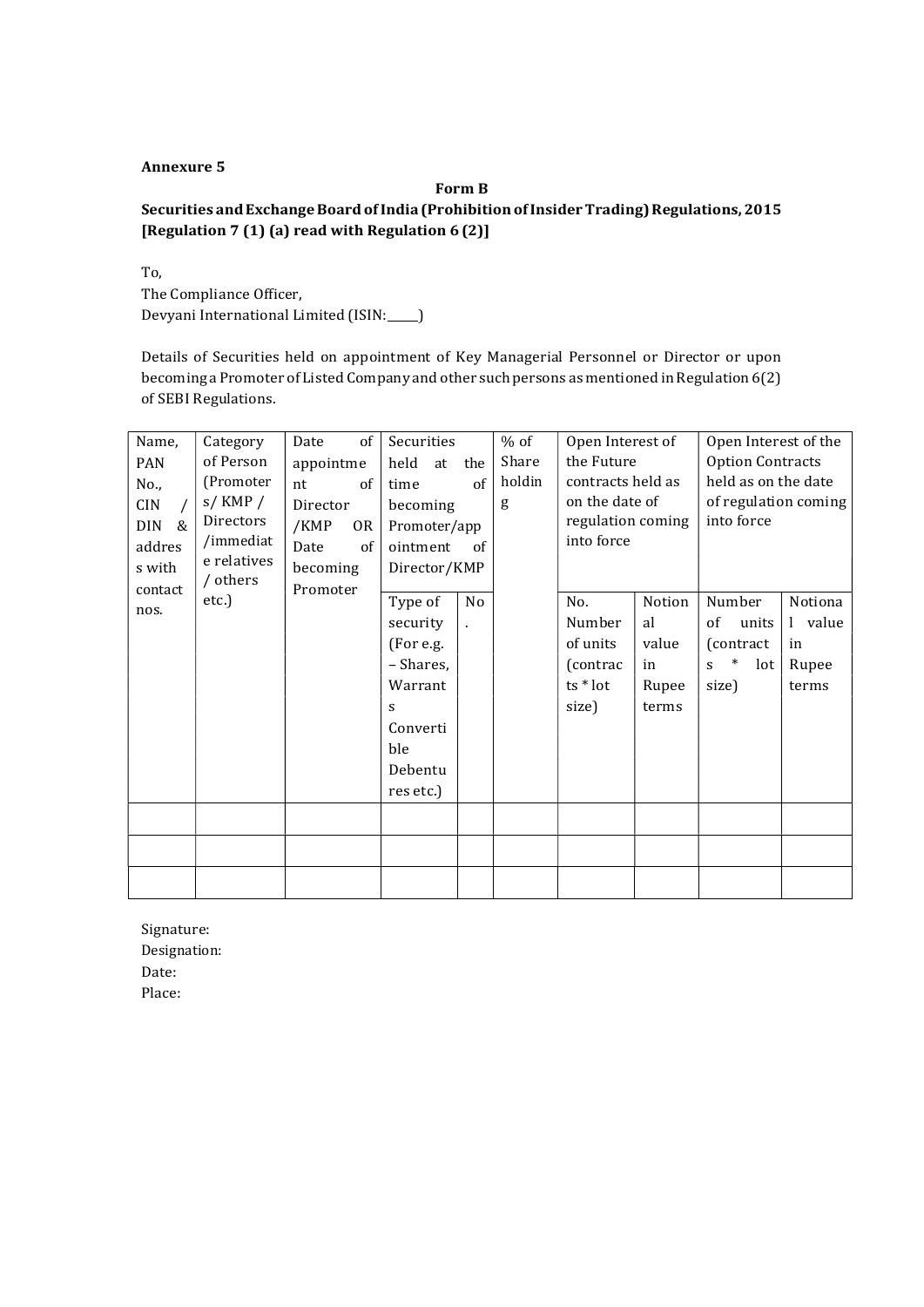#### FORM C

## Securities and Exchange Board of India (Prohibition of Insider Trading) Regulations, 2015 [Regulation 7 (2) read with Regulation 6(2)]

To,

The Compliance Officer, Devyani International Limited (ISIN: \_\_\_\_)

Details of change in holding of Securities of Promoter, Employee or Director of a listed company and other such persons as mentioned in Regulation 6(2) of the SEBI Regulations.

| Name<br>PAN<br>No.,<br>CIN/<br>DIN, &<br>addres<br>s of<br>Promot<br>er/<br>Employ<br>ee/<br>Directo<br>r with<br>contact<br>nos. | Category of<br>Person<br>(Promoter<br>$s/$ KMP $/$<br>Directors /<br>immediate<br>relatives<br>/others<br>etc.) | Securities<br>held prior to<br>acquisition/<br>disposal |    |                            | $\frac{0}{0}$<br>Securities<br>shareholding<br>acquired<br>Disposed |                        |                                       | Date of<br>allotment<br>advice/<br>acquisition of<br>shares/sale<br>of shares<br>specify |    | Date of<br>intimat<br>ion to<br>the<br>compa<br>ny | Mode<br>of<br>acquisition<br>(market<br>purchase /<br>public<br>rights/<br>preferentia<br>l offer / off | Buy<br>Valu<br>e | No.<br>of | Trading in derivatives<br>(Specify type of contract,<br>Futures or Options etc.)<br>Sell<br>Valu<br>No.<br>of<br>${\bf e}$ |           | $\mathbf E$<br>$\mathbf{x}$<br>$\mathbf c$<br>h<br>a<br>n<br>g<br>e |
|-----------------------------------------------------------------------------------------------------------------------------------|-----------------------------------------------------------------------------------------------------------------|---------------------------------------------------------|----|----------------------------|---------------------------------------------------------------------|------------------------|---------------------------------------|------------------------------------------------------------------------------------------|----|----------------------------------------------------|---------------------------------------------------------------------------------------------------------|------------------|-----------|----------------------------------------------------------------------------------------------------------------------------|-----------|---------------------------------------------------------------------|
|                                                                                                                                   |                                                                                                                 | Type<br>of<br>secur<br>ity                              | No | Type<br>of<br>Secur<br>ity | No                                                                  | Pre<br>transa<br>ction | Post<br>trans<br>actio<br>$\mathbf n$ | From                                                                                     | To | market/<br>etc.                                    | Inter-se<br>transfer                                                                                    |                  | uni<br>ts |                                                                                                                            | uni<br>ts |                                                                     |
|                                                                                                                                   |                                                                                                                 |                                                         |    |                            |                                                                     |                        |                                       |                                                                                          |    |                                                    |                                                                                                         |                  |           |                                                                                                                            |           |                                                                     |
|                                                                                                                                   |                                                                                                                 |                                                         |    |                            |                                                                     |                        |                                       |                                                                                          |    |                                                    |                                                                                                         |                  |           |                                                                                                                            |           |                                                                     |

Signature: Designation: Date: Place: